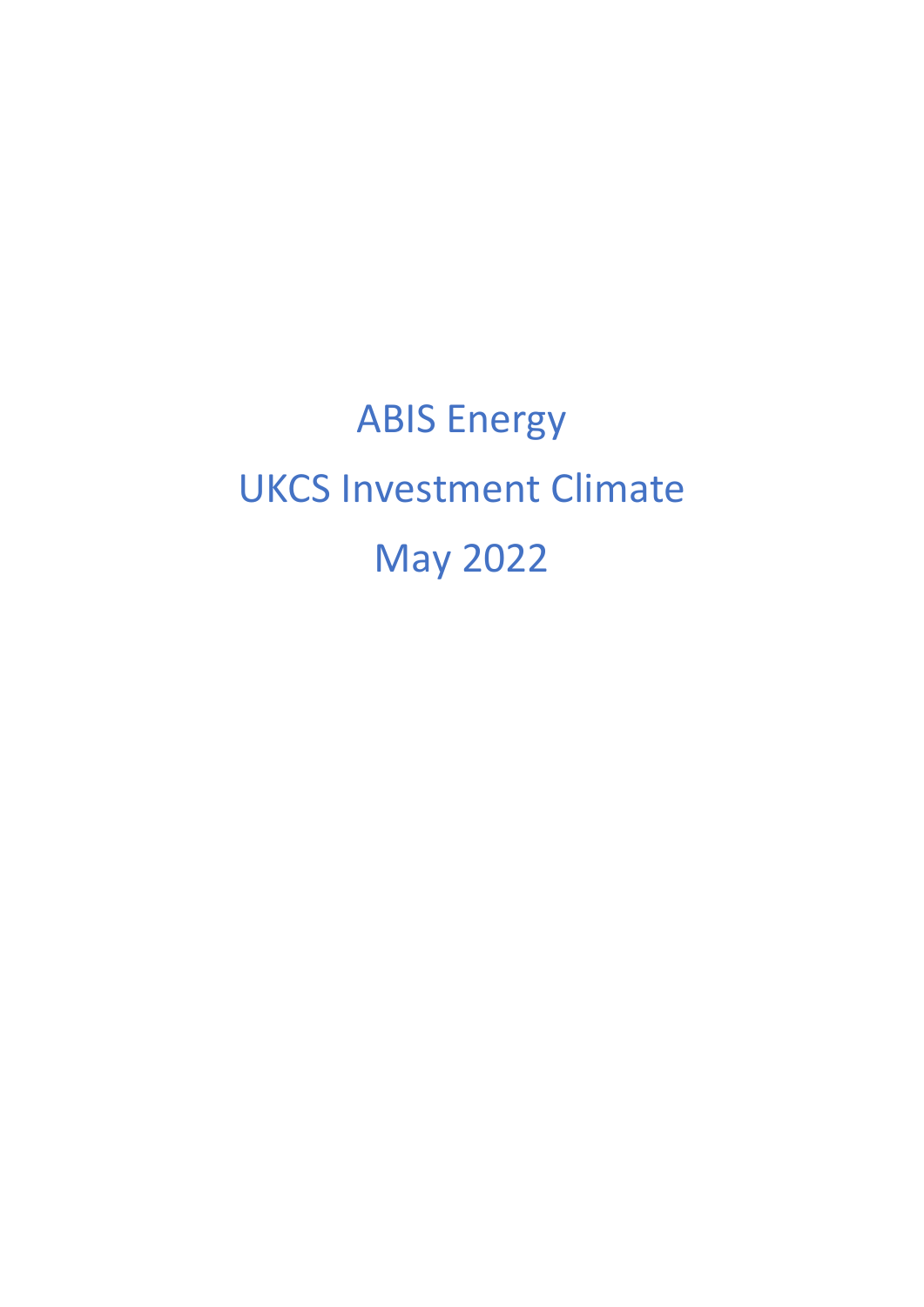# Introduction

#### **UKCS investment climate -** May 2022 perspective

The investment climate in the oil and gas sector worldwide has always been subject to uncertainty.

The UKCS remains a secure E&P Basin. Seventy-five percent of the UK primary energy needs is supplied by UKCS hydrocarbon production and processing.

Energy Security is high on the agenda for all developed economies, the Russia Ukraine war has exacerbated the underlying issues that have been ignored by successive governments of all stripes.

All of this has major implications for the energy investment climate in the UK. The reliance on imports, the high costs and risks associated, impact ongoing security of supply.

Professor Alex Kemp, the University of Aberdeen paper; **The changing Investment Climate in the UKCS: the 2022 Perspective,** addresses the issues.

ABIS Energy MD F J Kiernan, FIED, companion piece**: UKCS Short to Medium Review 2022,** explores current and pending UK Gov legislation and the likely conclusions.

The UK Gov Policy Paper, **Energy Security Strategy** emphasises the positive role that North Sea production can play in enhancing security of supply.

There are late life investments and new field developments which could proceed. The climate for these assets, investment for such developments, has mitigated.

Mature assets should benefit. The positive opportunities to the oil and gas supply chain, energy security, jobs and pricing could be substantial.

F J Kiernan

ABIS Energy

May 2022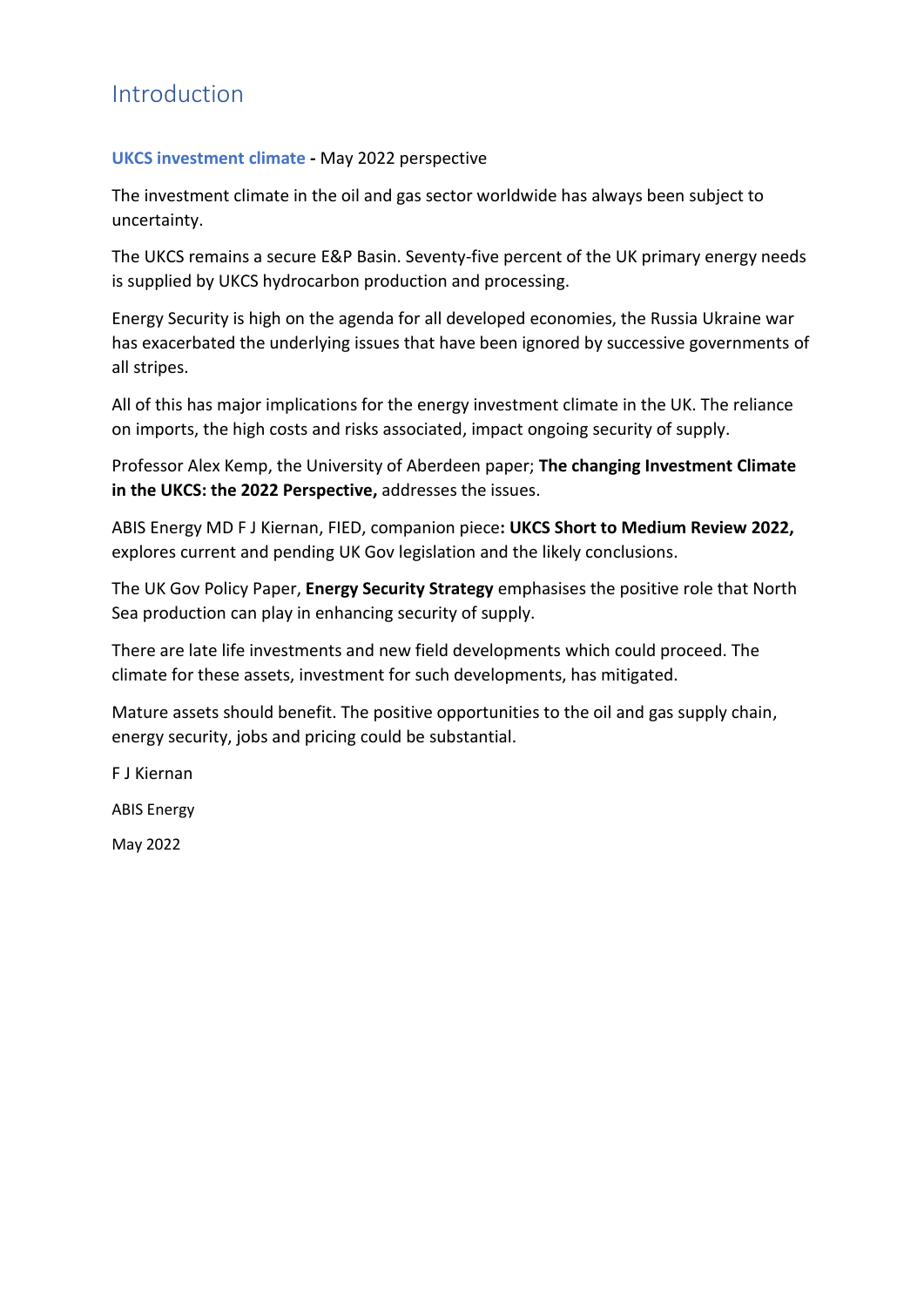# Professor Alex Kemp, University of Aberdeen

The investment climate in the oil and gas sector worldwide has always been subject to much uncertainty. A glance at the behaviour of oil prices since the modern industry emerged in 1859 reveals major fluctuations which were generally not well-predicted. Thus in 1980 the widespread view was that prices which had just soared to \$40 would continue to increase. In the event they rapidly collapsed to a low of \$10 in 1986.

Currently, the price risk remains high for both oil and gas. Over the last several years the successful development of shale oil in the U.S.A. led to that country substantially increasing its share of the world market. This greatly alarmed OPEC, but internal disagreement on how to react to this led to a major fall in price. In April 2020 a cohesive agreement involving major production cuts was implemented. This had credibility with the market traders and the price recovered from the dramatically low levels reached in March of that year. The gradual emergence of the world economy from the COVID-induced recession has increased oil demand. This, plus the broad adherence of OPEC to its production targets, resulted in the price increasing before the Russia-Ukraine war. This latter event along with the associated sanctions against Russia has precipitated a further major increase in the price to comfortably exceed \$100 in early May. Some traders are reluctant to handle Russian oil in case they fall foul of sanctions. This increases the demand for non-Russian oil and pushes up the price. The ability of Russia to continue to sell its oil and the continuation of sanctions will have a major effect on price movements.

Recently the gas price has exhibited much greater price increases. This was already happening before the Russia-Ukraine war and was due principally to lack of investment in new field developments in recent years when prices were quite low. The very heavy reliance of Western Europe on gas from Russia has greatly increased prices following the war. The wholesale price in the UK has been extremely volatile, reaching a peak of 500 pence per therm on one occasion. In recent weeks it has fallen sharply to 160 pence per therm in early May. This may reflect the seasonal fall in demand but the outlook for late 2022 remains very uncertain, again depending on the progress of the war and the related sanctions. In Western Europe efforts are being made to acquire gas from non-Russian sources, but large volumes cannot readily be procured without substantial investments in new fields and in transportation and regasification facilities to handle LNG imports. All this also takes some time to implement.

But these are not the only factors affecting the outlook for oil and gas prices. The commitments made by many Governments, including the UK, to the Energy Transition and Net Zero require major reductions in the oil and gas consumption. Organisations such as the IEA have projected dramatic decreases with the consequence that future oil and gas prices would fall very substantially. The UK Government pays much attention to the consumption projections consistent with attaining Net Zero by 2050 prepared by the independent Committee on Climate Change.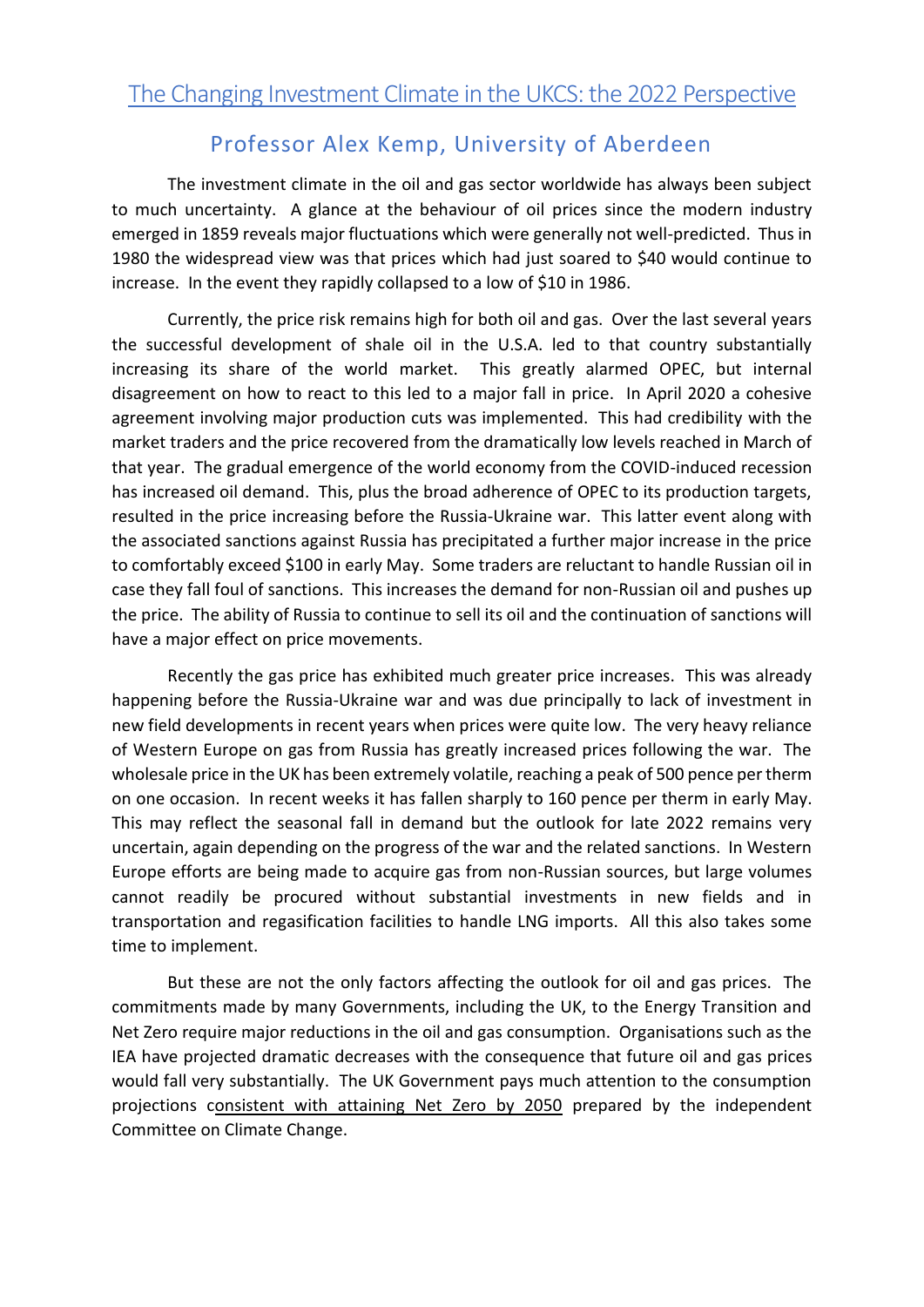These can usefully be compared with the estimates of production prepared by the North Sea Transition Authority (NSTA). The most recent projections are shown in Chart 1 for gas and Chart 2 for oil.

The UK is seen to be a large net importer throughout the period to 2050 with the dependence on imports being particularly noticeable for gas.



Chart 1

UK Gas: CCC Balanced Net Zero Pathway Demand and OGA Production Projections

UK Oil: CCC Balanced Net Zero Pathway Demand and OGA Production Projections

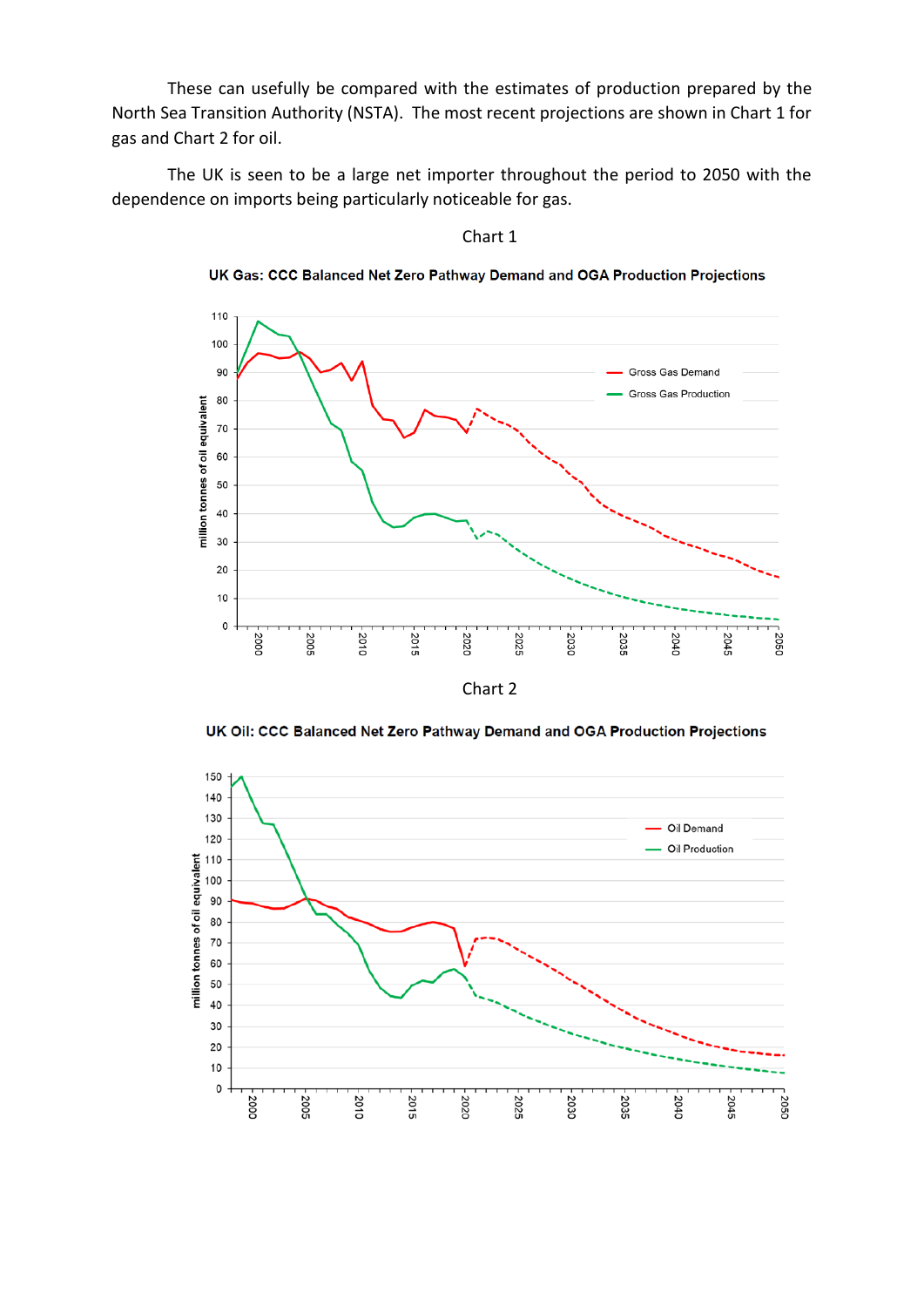All this has major implications for the investment climate in the UK. The major reliance on imports against the background of the high costs and risks attached to them has given more prominence being given to security of supply. The recently published British Energy Security Strategy emphasises the positive role that North Sea production can play in enhancing security of supply.

Thus, further investment in producing facilities is to be encouraged. Currently there are a substantial numbers of late life investments and new field developments which could proceed. The present climate for these has turned positive for such developments. Mature assets should clearly benefit. The positive opportunities to the oil and gas supply chain, which has suffered greatly over the last few years, could be substantial. The contractor supply chain provides the majority of jobs in the UKCS. Further, tax payments to the Government would also be significantly enhanced during a period of relatively high prices. The North Sea tax system is progressive which means that when taxable income increases the payments to the Government take increase not only absolutely but also as a proportion of taxable income.

It should be emphasised, however, that caveats to the above need to be considered. Thus, the UK Government has put into effect a Climate Compatibility Checkpoint for Future Oil and Gas Licensing in the UKCS. Along with existing powers over field development approvals which NSTA and BEIS already possess, particularly through acceptable Environmental Impact Assessments, successful applications for new licences and new field development approvals will have to demonstrate substantial  $CO<sub>2</sub>$  emission reduction procedures compatible with the attainment of Net Zero by 2050. Such measures could, for example, be the electrification of power on installations rather than using diesel or fuel gas. The attainment of this, while passing the investment hurdle rates of investors for long-term projects, is not straightforward, such as with field in the West of Shetland region where other costs are also high. There is also a distinct possibility that effective  $CO<sub>2</sub>$  prices will become more prevalent and at higher cost over the longer term. Currently a substantial number of allowances are available free of charge, but this may well change in the future with more having to be bought.

At least some investors have already recognised these possibilities and are factoring them into their investment decision-making processes. Very recently Shell has published its Annual Report 2021. With respect to long-term investments the central oil price to be used for screening purposes is stated to be \$60 in real terms throughout the period to 2050. For gas the corresponding figure for Henry Hub prices is \$3 per MMBTU in real terms. (It should be noted that Henry Hub prices are well below those in the UK and EU).

In its Annual Report 2021 BP states that for investment appraisal purposes its central estimate for Brent is also \$60 in real terms to 2030, \$55 for 2040, and \$45 for 2050, reflecting declining world consumption. For natural gas BP also uses a price of \$3 per MMBTU at Henry Hub until 2040. BP also indicates the carbon price which it uses in investment appraisal at \$50 per tonne to 2029, \$100 in 2030, \$200 in 2040, and \$250 in 2050, all in real terms at 2020 prices.

Investors in long-term projects in the UKCS need to consider the risks as indicated above. Environmental issues relating to climate change are likely to become increasingly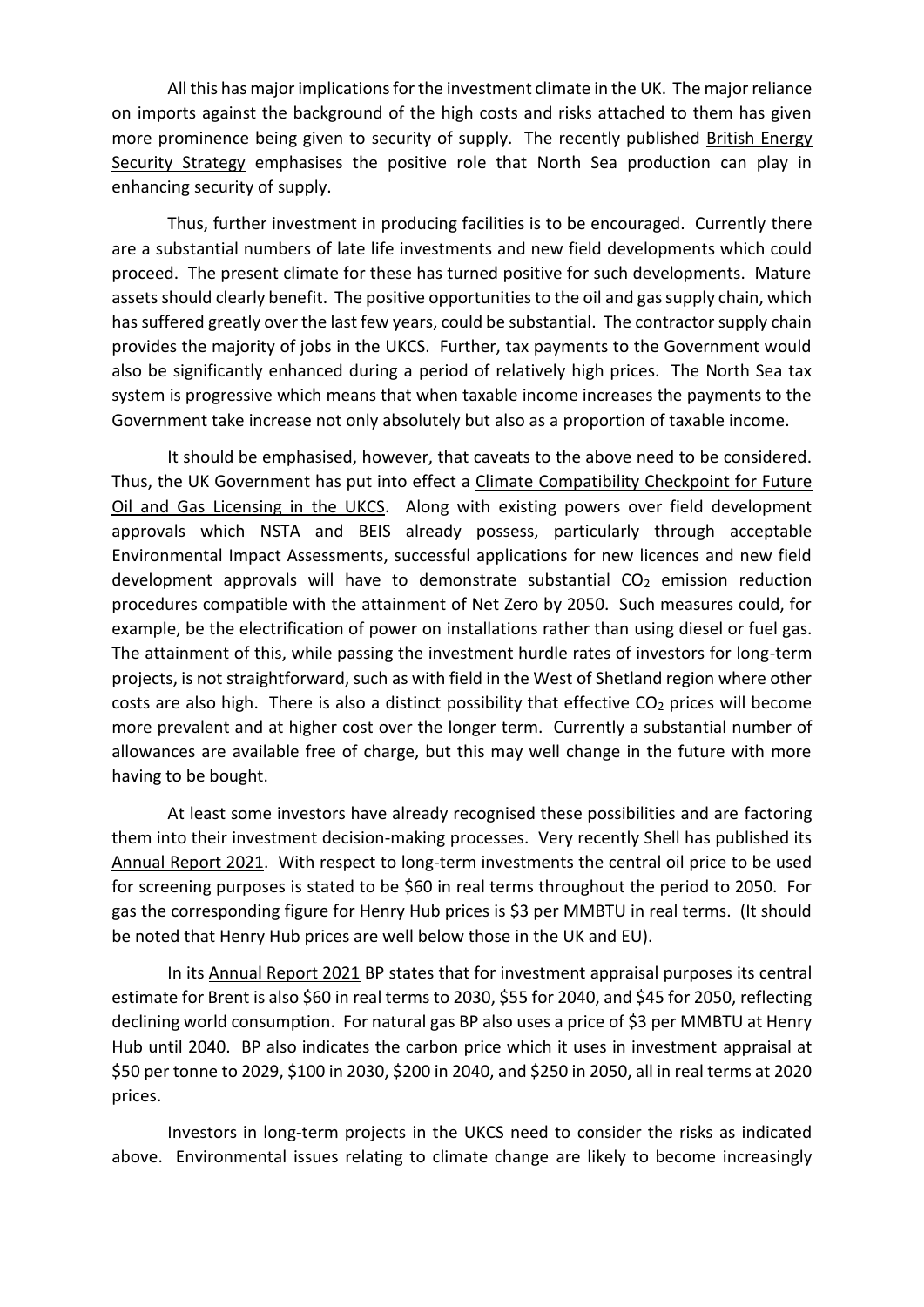important. Risks relating to security of supply will be important in the short- and mediumterm. Domestic UK production has a comparative advantage over imports as the  $CO<sub>2</sub>$ emissions per therm delivered to customers is very likely to be greater with imports even when security of supply is reasonably assured.

Fuel poverty is likely to remain a major issue in the short- and medium-term and policies may impact on investors.

The risks of a windfall tax being levied on oil and gas producers have been reduced by recent UK Government statements but still remain. Investors have to demonstrate that they are being proactive in pursuing projects in the oil and gas sector, in renewables and CCS. Risk mitigation can also be accomplished through vertical integration from production to delivery to final consumers. There are well-known historic examples of some energy supply companies investing in upstream activities but subsequently disinvesting in the upstream sector. It is noteworthy that studies consistently find that vertically integrated oil and gas companies have lower weighted average costs of capital (WACC) compared to non-integrated companies.

\*\*\*\*\*\*\*\*\*\*\*\*\*\*\*\*\*\*\*\*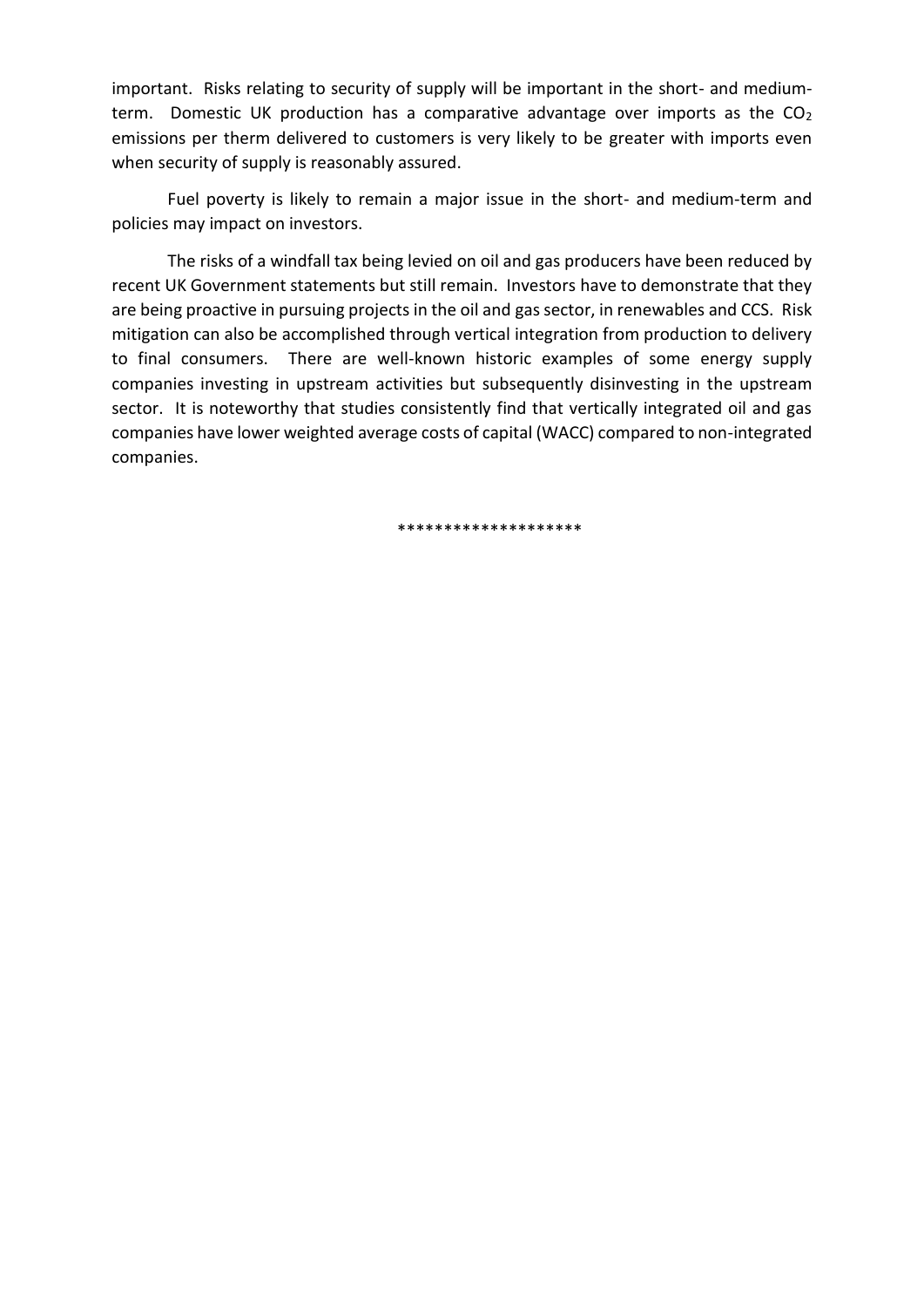## **UKCS**

## Short to Medium Term Review; May 2022. F J Kiernan MD ABIS Energy

#### **UK Government Policy Documents**

#### **Department for Business Energy and Industrial Strategy. [BEIS]**

- **North Sea Transition Deal;** March 2021.
- **Designing a Climate Compatibility Checkpoint for future Oil and Gas Licencing in the UK Continental Shelf**; Consultation Document, December 2021. Closing date 28th February 2022.

#### **Document 1; North Sea Transition Deal**

Energy Policy is reserved to HMG Westminster.

Energy Policy includes, Oil and Gas, Coal, Nuclear Energy, Electricity and Energy Efficiency.

While **OGUK** was party to the North Sea Transition Deal, **BEIS** is Government Agency responsible.

The deal is built about five outcomes:

- **Supply De-carbonisation**.
	- − Industrial emission targets
	- − Stewardship/Governance.
	- − Monitoring and Reporting.
	- − Action Plan.
	- − Investment.
- **Carbon capture upgrade and storage**.
- **Hydrogen**.
- **Supply Chain Transformation**.
- **People and Skills**.

The **North Sea Transition Deal** is about transforming legacy business. The policy document describes the commitments and expectations for transactional de–carbonization.

It does not legislate Exploration & Development or transport systems and decommissioning.

## **Document 2; Defining compatibility checkpoint for future oil and gas licencing in the UK**, **Continental Shelf [UKCS]**

This is a consultation document. Having set out the energy transition parameters for the legacy business, there needs to be a mechanism to apply the same metrics to FUTURE licences for exploration, development and production.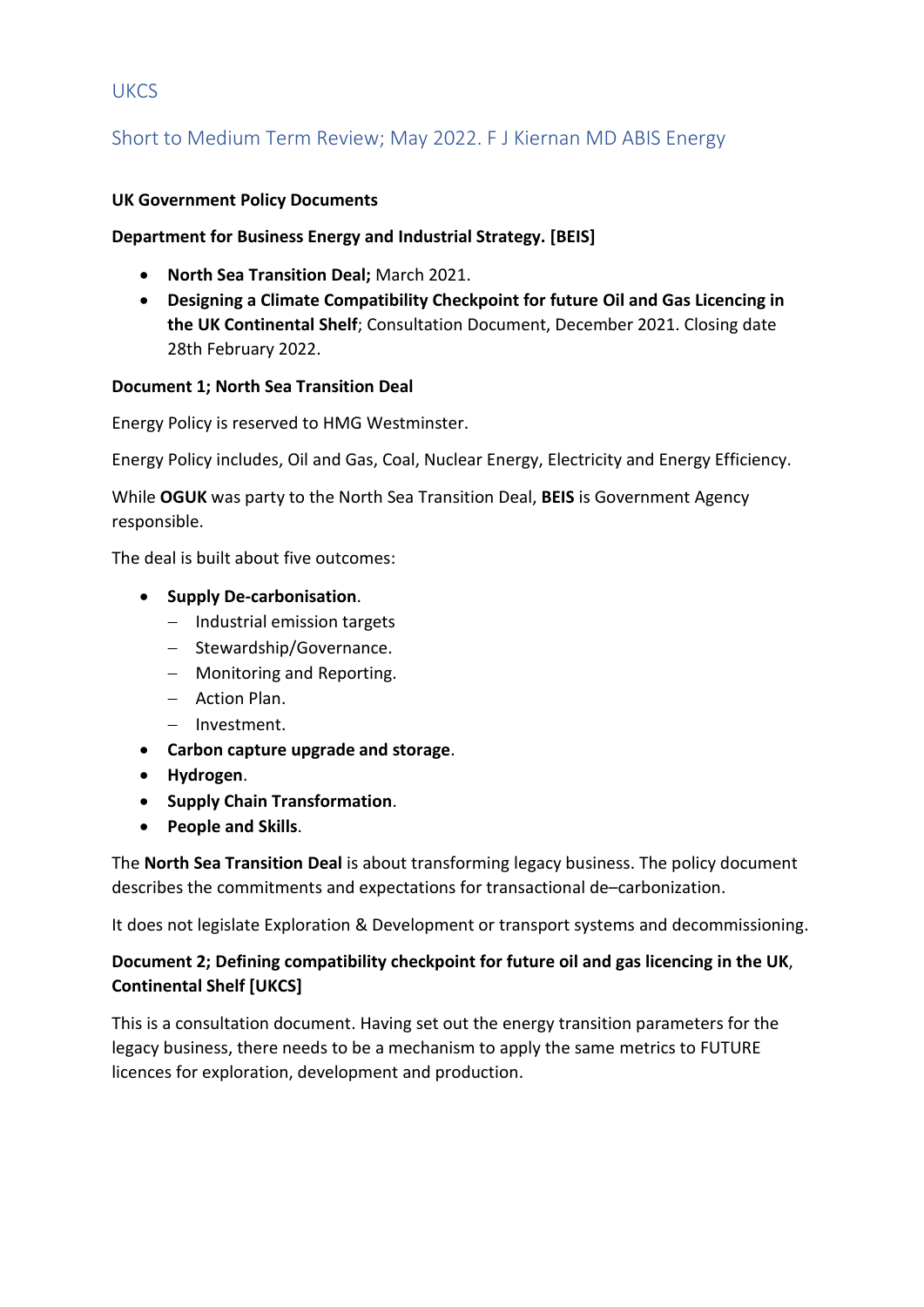The UKCS from the start in 1967 was governed by legislation and governance with a requirement to **"Maximise Economic Recovery" [MER].**

This body of legislation needs to be modified and replaced with the metrics as set out in **the North Sea Transition Deal.** The HMG consulting document is the mechanism chosen to develop the revised licence rules.

# UKCS Production

UKCS produced just over 1m boepd oil in 2020.

Rystad Energy predicts that UKCS hydrocarbon production will reach a maximum of 1.7m boepd in 2035. This Is based on the current reserves inventory with no replacement.

The OGA estimates that there "is up to 10/20 billion of oil equivalent remaining in the UKCS". Projections for the oil and gas demand, however produced, are forecast to continue for decades to come.

Domestic (UKCS) production of gas currently meets circa 46% of UK domestic demand. It is also the case that around 75% of the UK primary energy needs are currently supplied UKCS Oil and Gas. UKCS production will continue to be central to the nation's energy supply.

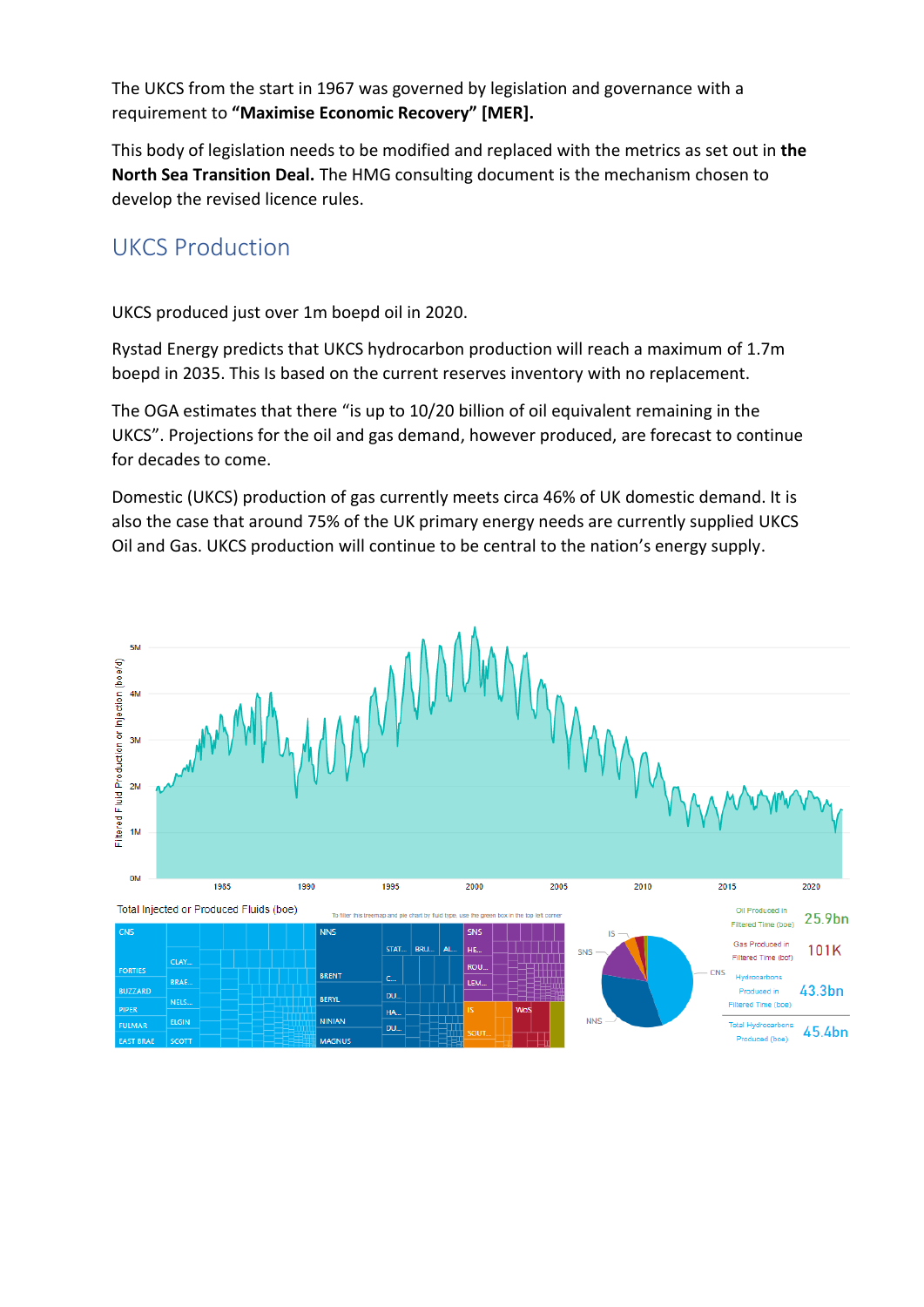#### **Summary**

- Name changes; OGA Changes to North Sea Transition Authority, OGUK to Offshore Energies UK
- Legacy production without replacement will peak in 2035 @ 1.7m bpoed.
- Legacy facilities are charged with "clean-up their act" as per **North Sea Transition Deal.**
- Legacy facilities having consent for future in-field developments proposed under an existing licence are not paused
- Upon the conclusion, "**Designing a climate compatibility checkpoint for future oil and gas licencing in the UK Continental Shelf**" consultation document end February 2022, the licensing process has resumed.

### **Conclusion**

**Energy Security Strategy** emphasises the positive role that North Sea production can play in enhancing security of supply. Investment in producing facilities is to be encouraged. Currently there are late life investments and new field developments which could proceed. The present climate for these assets has turned positive for such developments. Overall Mature assets should benefit. The positive opportunities to the oil and gas supply chain could be substantial.

There is a 12/13-year operations and production window for the current and legacy Oil and Gas inventory that will continue to produce at circa 1.2m. to 1.7m bpoed without replacement.

Global demand will recover, UKCS crude oil, the bulk of which is exported, will remain a source of income for the Operators. This is likely to continue, worst case, the UKCS market will be stable for the next 10 years**.**

### **Russia Ukraine War**

The associated sanctions against Russia have resulted in a further major increase in the oil price to comfortably exceed \$100 in early May 2022. Traders are reluctant to handle Russian oil, this increases the demand for non-Russian oil and pushes up the price. The ability of Russia to continue to sell its oil & gas, the continuation of sanctions will have a major effect on price movements.

Recently, the gas price has exhibited similar volatility. This had already happened before the Russia-Ukraine war and was due principally to lack of investment in new field developments when prices were low. The disproportionate reliance of Western Europe on gas from Russia has significantly increased prices following the war. The wholesale price in the UK has been extremely volatile, reaching a peak of 500 pence per therm on one occasion. Recent weeks it has fallen sharply to 160 pence per therm, early May. This may reflect the seasonal fall in demand but, the outlook for late 2022 remains uncertain. Dependent as it is on the progress of the war and the related sanctions.